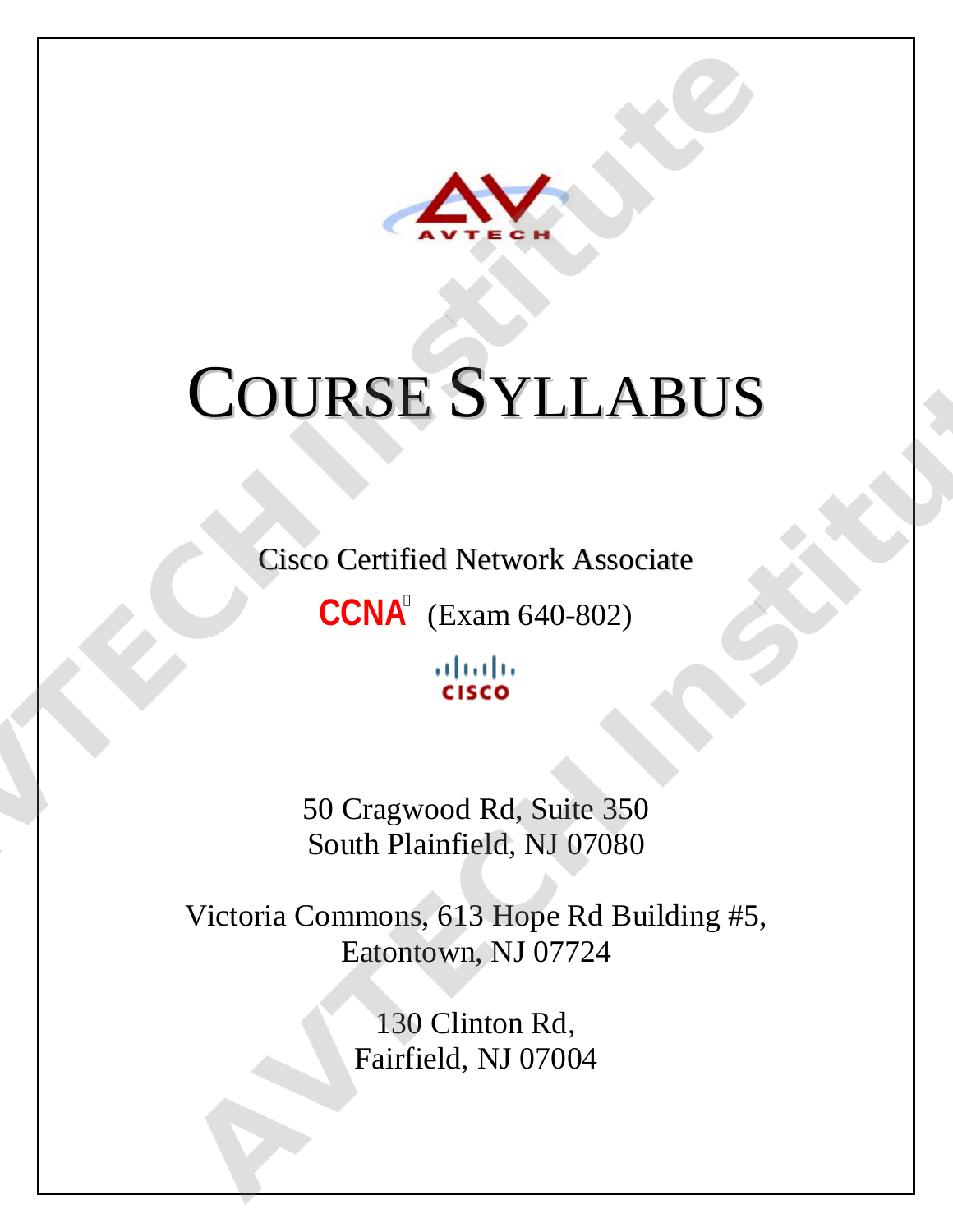# **Avtech Institute of Technology Course**

Instructor: Course Duration: Date/Time: Training Location:

# **Course Description**

In this course students will learn the process and procedures needed to implement, troubleshoot repair and maintain a Cisco network. Students will have the opportunity to apply and enhance their skills through hands-on projects that simulate real-life scenarios. This course aids in the preparation for the **CCNA Exam 640-802**.

The 640-802 Cisco Certified Network Associate (CCNA) is the composite exam associated with the Cisco Certified Network Associate certification. Candidates can prepare for this exam by taking the Interconnecting Cisco Networking Devices Part 1 (ICND1) v1.0 and the Interconnecting Cisco Networking Devices Part 2 (ICND2) v1.0 courses. This exam tests a candidate's knowledge and skills required to install, operate, and troubleshoot a small to medium size enterprise branch network. **Avec Controller Controllering Course**<br> **Avec Converted System**<br>
Institute of Technology Course<br>
Institute Converted Systems<br>
Training Location:<br>
Training Location:<br>
Training Location:<br>
Training Location:<br>
Training Locatio Simple that we have been the transmisse teacher and the securities. This course also in the CCNA Exam 640-802.<br>
AVE Circle CCNA Exam 640-802.<br>
AVE CENT Interconnecting Classo Networking Devices Part 1 (CCND1) v1.0 and the<br>

The topics include connecting to a WAN; implementing network security; network types; network media; routing and switching fundamentals; the TCP/IP and OSI models; IP addressing; WAN technologies; operating and configuring IOS devices; extending switched networks with VLANs; determining IP routes; managing IP traffic with access lists; establishing point-to-point connections; and establishing Frame Relay connections.

# **Learning Objectives**

#### **1. Describe how a network works**

- 1.1. Describe the purpose and functions of various network devices
- 1.2. Select the components required to meet a network specification
- 1.3. Use the OSI and TCP/IP models and their associated protocols to explain how data flows in a network
- 1.4. Describe common networked applications including web applications
- 1.5. Describe the purpose and basic operation of the protocols in the OSI and TCP models
- 1.6. Describe the impact of applications (Voice Over IP and Video Over IP) on a network
- 1.7. Interpret network diagrams
- 1.8. Determine the path between two hosts across a network
- 1.9. Describe the components required for network and Internet communications
- 1.10. Identify and correct common network problems at layers 1, 2, 3 and 7 using a layered model approach
- 1.11. Differentiate between LAN/WAN operation and features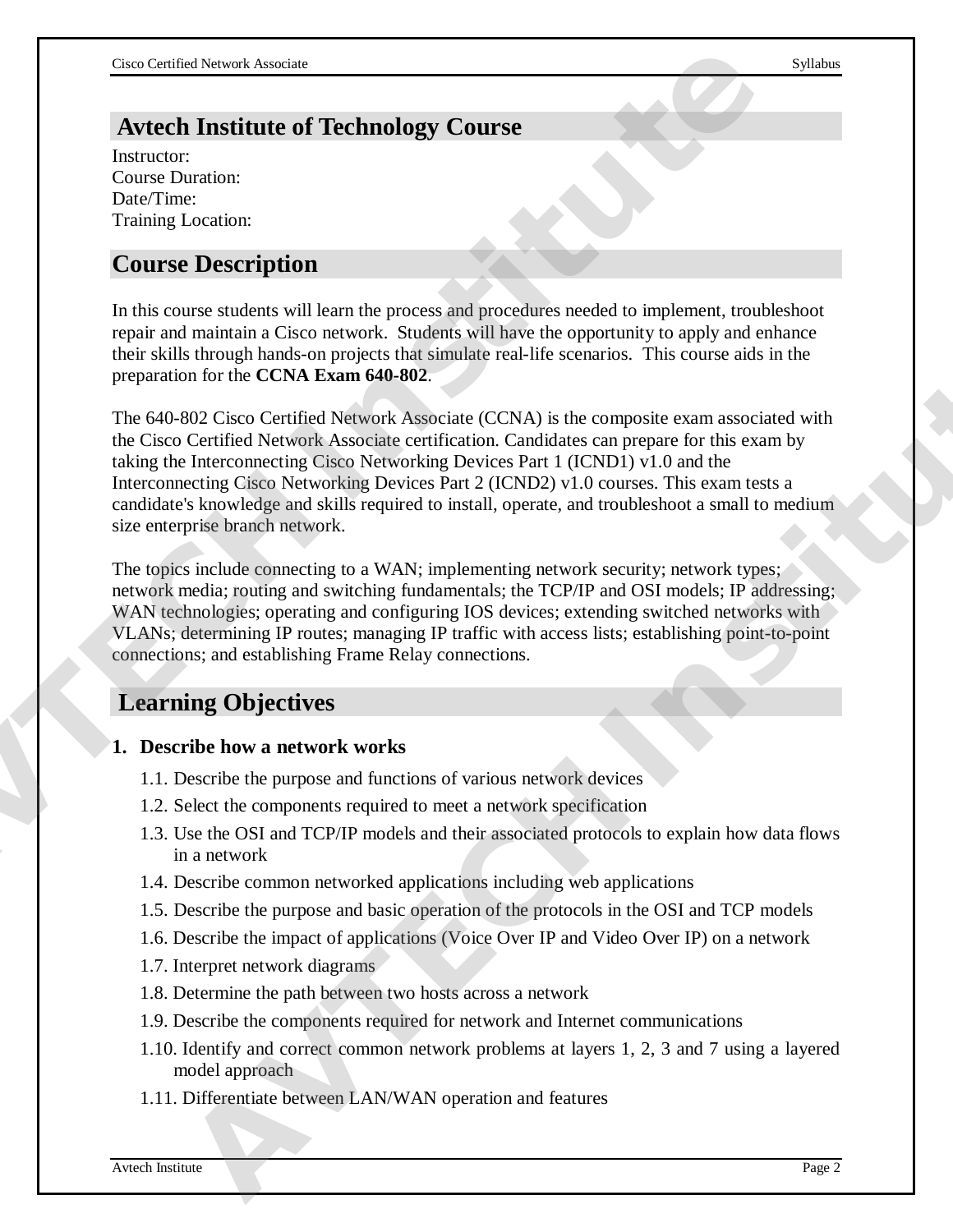# **2. Configure, verify and troubleshoot a switch with VLANs and Interswitch Communications 2.** Configure, verify and troubleshoot a switch with VLANs and International Communications<br>
2.1. Select the appropriate media, cables, ports, and connectors to connect switches to<br>
2.1. Select the appropriate media, cabl

- 2.1. Select the appropriate media, cables, ports, and connectors to connect switches to other network devices and hosts
- 2.2. Explain the technology and media access control method for Ethernet networks
- 2.3. Explain network segmentation and basic traffic management concepts
- 2.4. Explain basic switching concepts and the operation of Cisco switches
- 2.5. Perform and verify initial switch configuration tasks including remote access management
- 2.6. Verify network status and switch operation using basic utilities (including: ping, traceroute, telnet, SSH, arp, ipconfig), SHOW & DEBUG commands
- 2.7. Identify, prescribe, and resolve common switched network media issues, configuration issues, auto negotiation, and switch hardware failures
- 2.8. Describe enhanced switching technologies (including: VTP, RSTP, VLAN, PVSTP, 802.1q)
- 2.9. Describe how VLANs create logically separate networks and the need for routing between them
- 2.10. Configure, verify, and troubleshoot VLANs
- 2.11. Configure, verify, and troubleshoot trunking on Cisco switches
- 2.12. Configure, verify, and troubleshoot interVLAN routing
- 2.13. Configure, verify, and troubleshoot VTP
- 2.14. Configure, verify, and troubleshoot RSTP operation
- 2.15. Interpret the output of various shows ad debug commands to verify the operational status of a Cisco switched network
- 2.16. Implement basic switch security (including: port security, trunk access, management VLAN other than VLAN1, etc.)

#### **3. Implement an IP addressing scheme and IP Services to meet network requirements in a medium-size Enterprise branch office network**

- 3.1. Describe the operation and benefits of using private and public IP addressing
- 3.2. Explain the operation and benefits of using DHCP and DNS
- 3.3. Configure, verify and troubleshoot DHCP and DNS operation on a router (including CLI/SDM) **EVALUAT MEAT THE SET AND STANDALL CONSULTS AND THE SET AND MONEY THEORY PRESCRIPT THE MEAT THE UNION CONSULTS AND MONEY CONDUCTS ARE SURFAIGURED TO DESCRIPT THEORY, merocing a sease, configuration leads were finder a buil**
- 3.4. Implement static and dynamic addressing services for hosts in a LAN environment
- 3.5. Calculate and apply an addressing scheme including VLSM IP addressing design to a network
- 3.6. Determine the appropriate classless addressing scheme using VLSM and summarization to satisfy addressing requirements in a LAN/WAN environment
- 3.7. Describe the technological requirements for running IPv6 in conjunction with IPv4 (including: protocols, dual stack, tunneling, etc).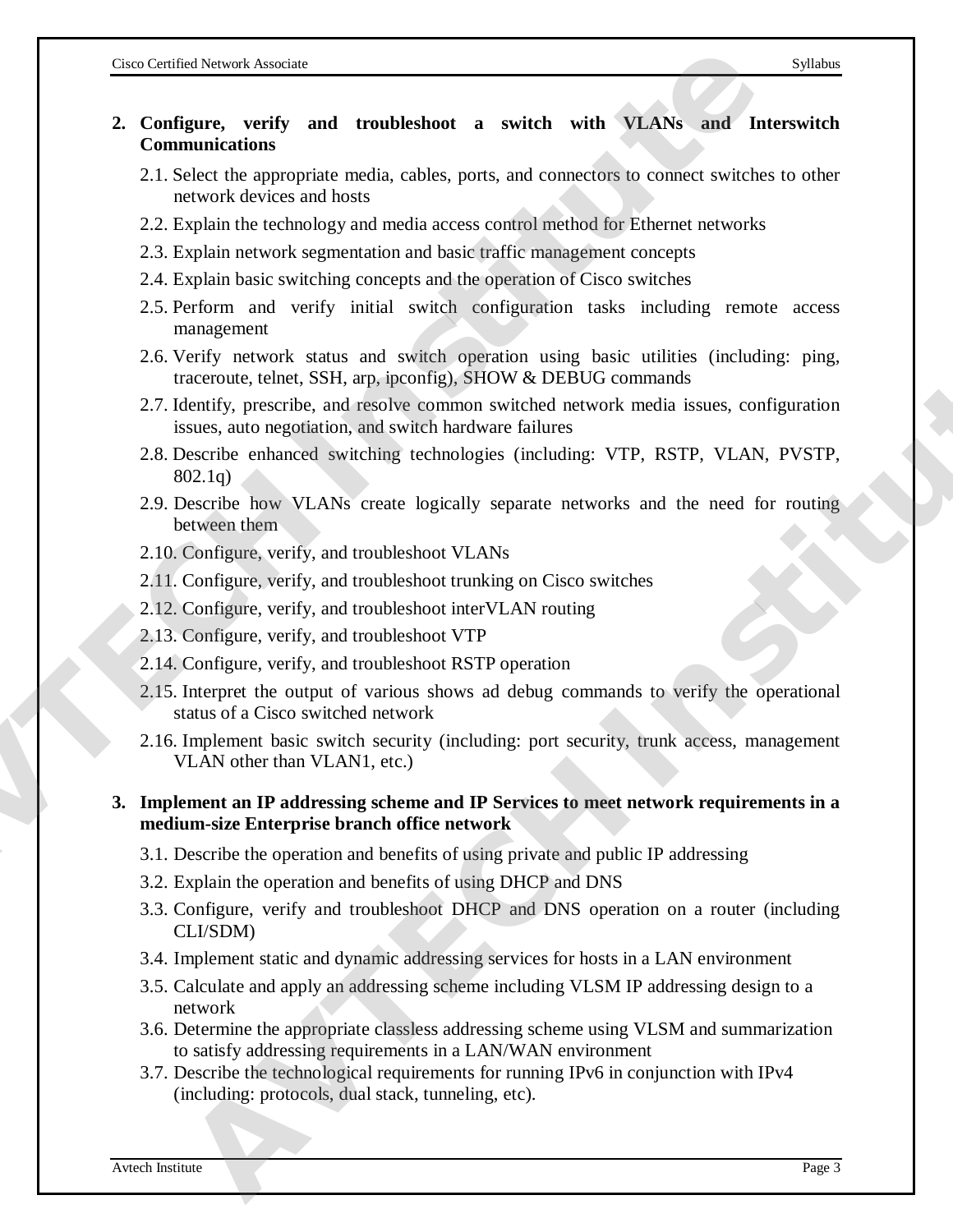- 3.8. Describe IPv6 addresses
- 3.9. Identify and correct common problems associated with IP addressing and host configurations

#### **4. Configure, verify, and troubleshoot basic router operation and routing on Cisco devices**

- 4.1. Describe basic routing concepts (including: packet forwarding, router lookup process)
- 4.2. Describe the operation of Cisco routers (including: router bootup process, POST, router components)
- 4.3. Select the appropriate media, cables, ports, and connectors to connect routers to other network devices and hosts
- 4.4. Configure, verify, and troubleshoot RIPv2
- 4.5. Access and utilize the router to set basic parameters.(including: CLI/SDM)
- 4.6. Connect, configure, and verify operation status of a device interface
- 4.7. Verify device configuration and network connectivity using ping, traceroute, telnet, SSH or other utilities **AVEL Development and Constrained Solution** and the search and the search and the search and configurations<br> **ACTEM SOLUTE ACT ACT** CONSTRIBUTE AND CONSTRIBUTED AND CONSTRIBUTED AT A DESCRET behavior of Cisco muters (inclu λοπίσμου, everify, and troubleshood RIPy2<br>
concess and utility the trouter fo set basic parameters (including: CLLSDM)<br>
correct, configure, and verify operation status of a device interface<br>
rerity device configuration an
	- 4.8. Perform and verify routing configuration tasks for a static or default route given specific routing requirements
	- 4.9. Manage IOS configuration files. (including: save, edit, upgrade, restore)
	- 4.10. Manage Cisco IOS.
	- 4.11. Compare and contrast methods of routing and routing protocols
	- 4.12. Configure, verify, and troubleshoot OSPF
	- 4.13. Configure, verify, and troubleshoot EIGRP
	- 4.14. Verify network connectivity (including: using ping, traceroute, and telnet or SSH)
	- 4.15. Troubleshoot routing issues
	- 4.16. Verify router hardware and software operation using SHOW & DEBUG commands.
	- 4.17. Implement basic router security

#### **5. Explain and select the appropriate administrative tasks required for a WLAN**

- 5.1. Describe standards associated with wireless media (including: IEEE WI-FI Alliance, ITU/FCC)
- 5.2. Identify and describe the purpose of the components in a small wireless network. (Including: SSID, BSS, ESS)
- 5.3. Identify the basic parameters to configure on a wireless network to ensure that devices connect to the correct access point
- 5.4. Compare and contrast wireless security features and capabilities of WPA security (including: open, WEP, WPA-1/2)
- 5.5. Identify common issues with implementing wireless networks. (Including: Interface, miss-configuration)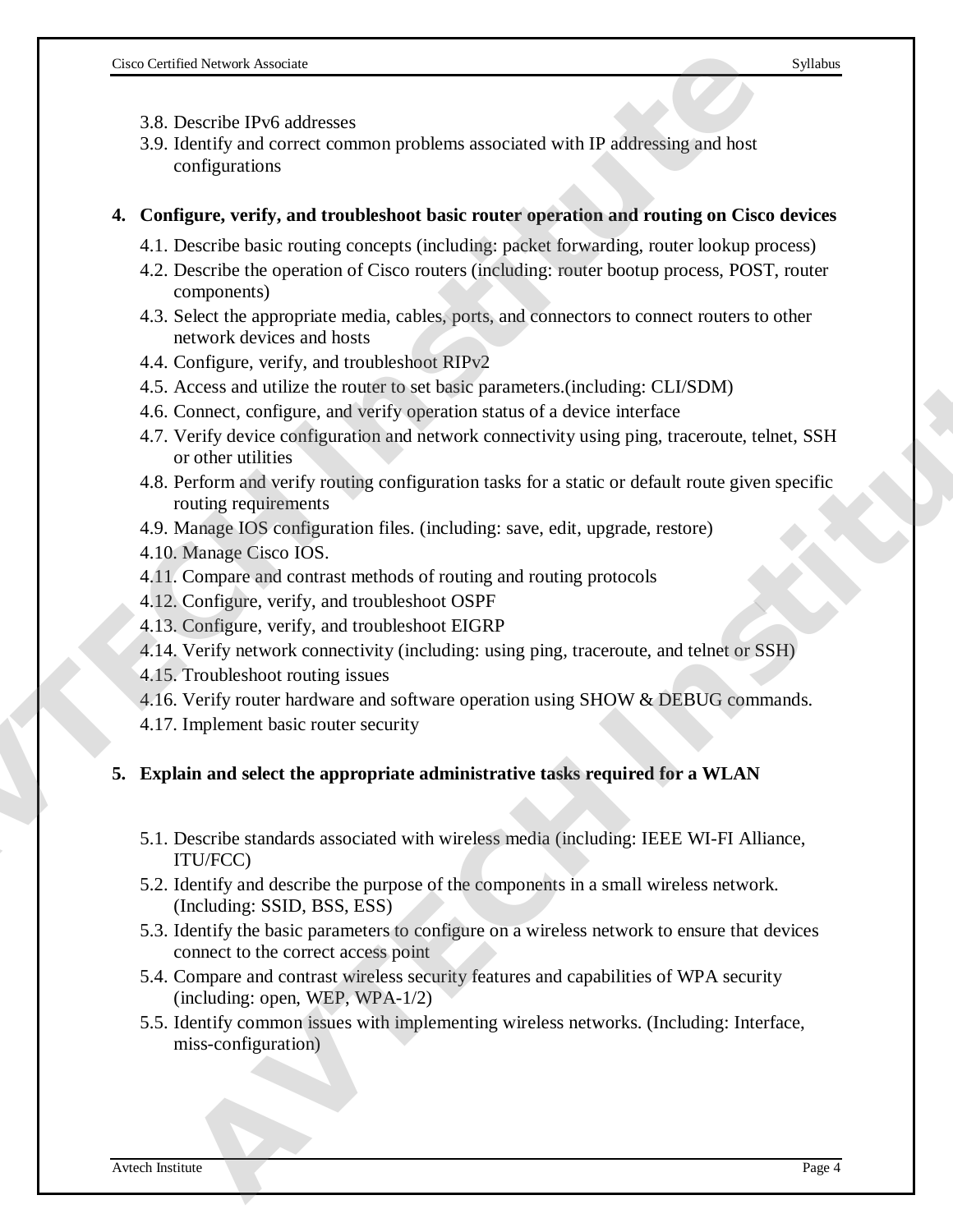- **6. Identify security threats to a network and describe general methods to mitigate those threats** 
	- 6.1. Describe today's increasing network security threats and explain the need to implement a comprehensive security policy to mitigate the threats
	- 6.2. Explain general methods to mitigate common security threats to network devices, hosts, and applications
	- 6.3. Describe the functions of common security appliances and applications
	- 6.4. Describe security recommended practices including initial steps to secure network devices
- **7. Implement, verify, and troubleshoot NAT and ACLs in a medium-size Enterprise branch office network ACTIF (ACT)**<br> **ACTES (ACTIF ACTES)**<br> **ACTES (ACTES)**<br> **ACTES (ACTES)**<br> **ACTES**<br> **ACTES**<br> **ACTES**<br> **ACTES**<br> **ACTES**<br> **ACTES**<br> **ACTES**<br> **ACTES**<br> **ACTES**<br> **ACTES**<br> **ACTES**<br> **ACTES**<br> **ACTES**<br> **ACTES**<br> **ACTES**<br> **ACTES**<br> **ACTES** 
	- 7.1. Describe the purpose and types of ACLs
	- 7.2. Configure and apply ACLs based on network filtering requirements.(including: CLI/SDM)
	- 7.3. Configure and apply an ACLs to limit telnet and SSH access to the router using (including: SDM/CLI)
	- 7.4. Verify and monitor ACLs in a network environment
	- 7.5. Troubleshoot ACL issues
	- 7.6. Explain the basic operation of NAT
	- 7.7. Configure NAT for given network requirements using (including: CLI/SDM)
	- 7.8. Troubleshoot NAT issues

#### **8. Implement and verify WAN links**

- 8.1. Describe different methods for connecting to a WAN
- 8.2. Configure and verify a basic WAN serial connection
- 8.3. Configure and verify Frame Relay on Cisco routers
- 8.4. Troubleshoot WAN implementation issues
- 8.5. Describe VPN technology (including: importance, benefits, role, impact, components)
- 8.6. Configure and verify a PPP connection between Cisco routers

#### Interconnecting Cisco Networking Devices Part 1 (ICND1) v1.0

- 1. Describe how networks function, identifying major components, function of network components and the Open System Interconnection (OSI) reference model.
- 2. Using the host-to-host packet delivery process, describe issues related to increasing traffic on an Ethernet LAN and identify switched LAN technology solutions to Ethernet networking issues. The marge team of the particular stars and Access on a measure-set calle provides<br>absorber the particular dispected and external configure and paper and paper and paper and apply and ACLs to limit telinet and SSII access t
- 3. Describes the reasons for extending the reach of a LAN and the methods that can be used with a focus on RF wireless access.
- 4. Describes the reasons for connecting networks with routers and how routed networks transmit data through networks using TCP / IP.
- 5. Describe the function of Wide Area Networks (WANs), the major devices of WANs, and configure PPP encapsulation, static and dynamic routing, PAT and RIP routing.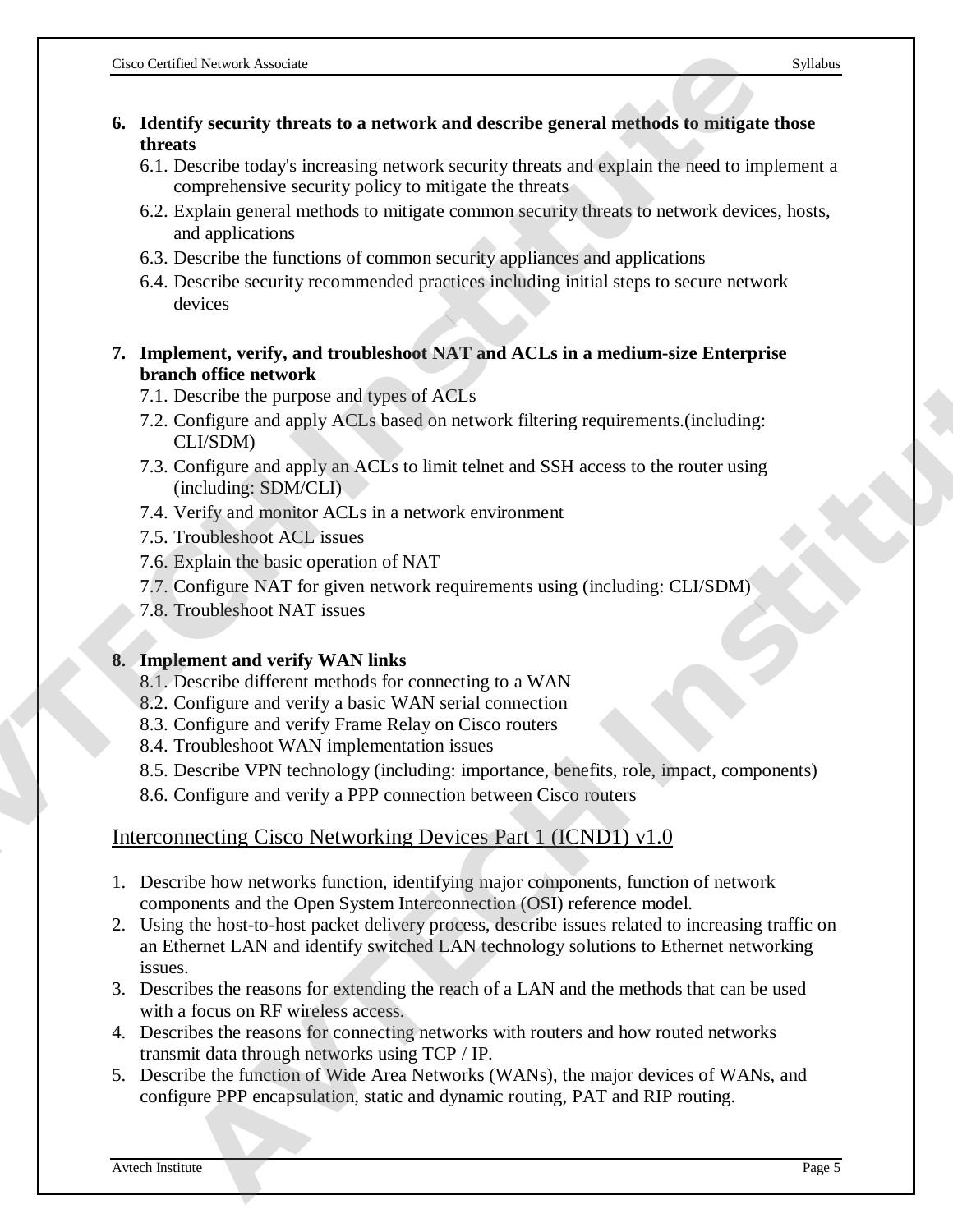6. Use the command-line interface to discover neighbors on the network and managing the router's startup and configuration

Interconnecting Cisco Networking Devices Part 2 (ICND2) v1.0

- 1. Review how to configure and troubleshoot a small network.
- 2. Expand the switched network from a small LAN to a medium-sized LAN with multiple switches, supporting VLANs, trunking, and spanning tree.
- 3. Describe routing concepts as they apply to a medium-sized network and discuss considerations when implementing routing on the network.
- 4. Configure, verify, and troubleshoot OSPF.
- 5. Configure, verify, and troubleshoot EIGRP.
- 6. Determine how to apply ACLs based on network requirements, and to configure, verify, and troubleshoot ACLs on a medium-sized network. **Example 20 AVE the communites of the CNS COLOGER CONSTRANT CONSTRANT CONSTRANT CONSTRANT CONSTRANT CONSTRANT CONSTRANT CONSTRANT CONSTRANT CONSTRANT CONSTRANT CONSTRANT CONSTRANT CONSTRANT CONSTRANT CONSTRANT CONSTRAN** gue, verify, and troubleshoot [E](http://www.lammle.com)lickR<sup>1</sup>, and the one oply ACLs based on network requirements, and to configure, verify, and<br>eshoot ACLs on a medium-sized network.<br>the she is one and the shell of the shell of the shell of t
	- 7. Describe when to use NAT or PAT on a medium-sized network, and configure NAT or PAT on routers.
	- 8. Identify and implement the appropriate WAN technology based on network requirements

#### **Prerequisite**

Microsoft Office Skills, introductory programming or multimedia courses, and introductory electronics

#### **Contact Hours**

Contact Hours (Lecture \_\_\_\_ Hours / Lab \_\_\_\_ Hours)

#### **Semester Credit Hours**

Semester credit hours

# **Text / Lab Books**

Recommended:

**CCNA Cisco Certified Network Associate Study Guide** 

Todd Lammle www.lammle.com

ISBN 0-7821-4392-X

Recommended Training:

- Interconnecting Cisco Networking Devices Part 1 (ICND1) v1.0
- Interconnecting Cisco Networking Devices Part 2 (ICND2) v 1.0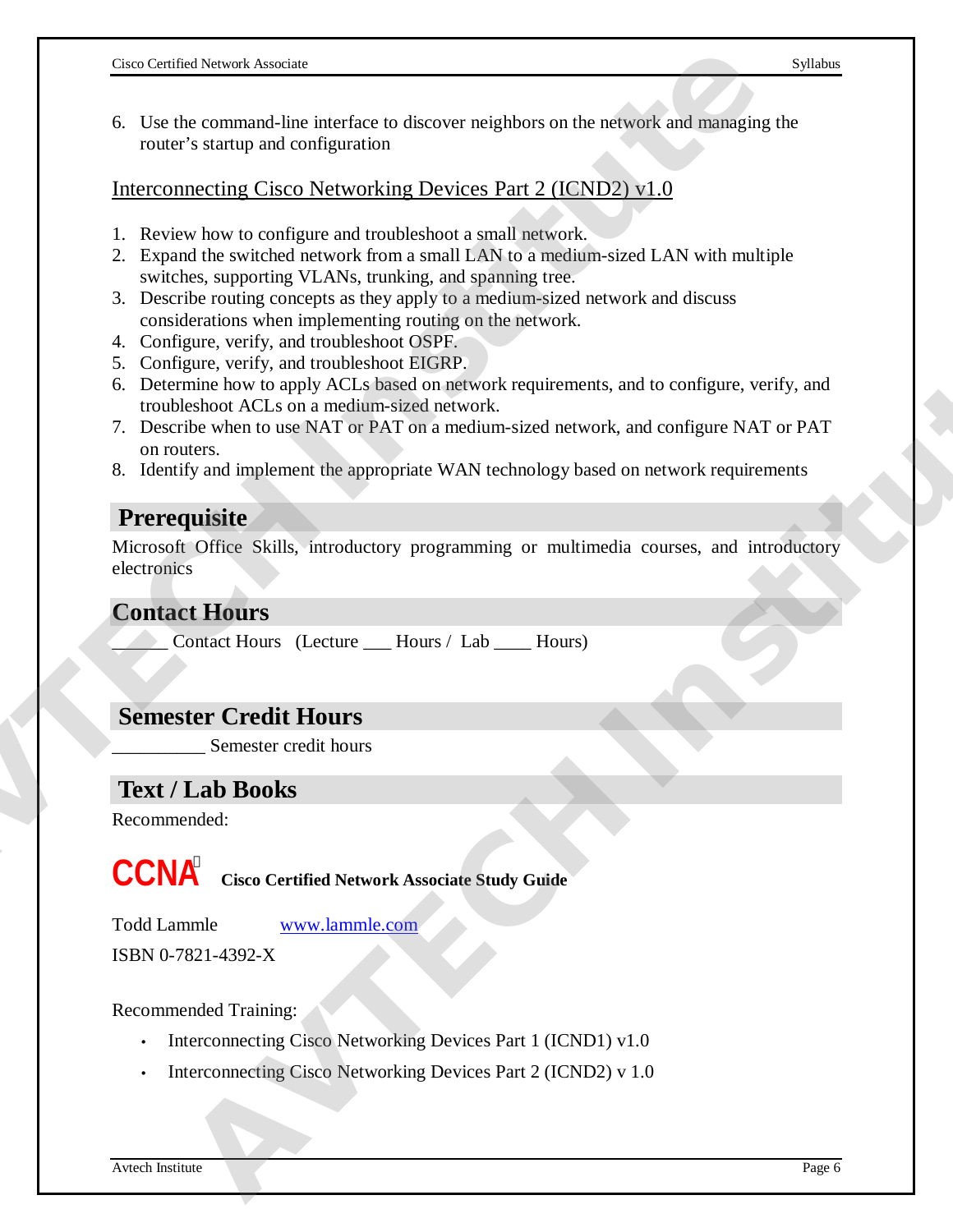- Check the List of learning Partners for a Cisco Learning Partner nearest you,
- A variety of Cisco Press titles may be available for this exam. These titles can be purchased through the Cisco Marketplace Bookstore, directly from Cisco Press

# **Teaching Strategies**

# **Method of Evaluating Students**

| Class Attendance                 | 10   |
|----------------------------------|------|
| Mid Term                         | 30   |
| Finals                           | 50   |
| Special Projects Makeup projects | 10   |
| <b>Total</b>                     | 100% |

# **Grading Policy**

| <b>Additional Resources:</b>                     | Check the List of learning Partners for a Cisco Learning Partner nearest you,                                                                                                                                                                                                                                                                                                    |                |                       |
|--------------------------------------------------|----------------------------------------------------------------------------------------------------------------------------------------------------------------------------------------------------------------------------------------------------------------------------------------------------------------------------------------------------------------------------------|----------------|-----------------------|
|                                                  |                                                                                                                                                                                                                                                                                                                                                                                  |                |                       |
|                                                  |                                                                                                                                                                                                                                                                                                                                                                                  |                |                       |
|                                                  | A variety of Cisco Press titles may be available for this exam. These titles can be<br>purchased through the Cisco Marketplace Bookstore, directly from Cisco Press                                                                                                                                                                                                              |                |                       |
| <b>Teaching Strategies</b>                       |                                                                                                                                                                                                                                                                                                                                                                                  |                |                       |
|                                                  | A variety of teaching strategies may be utilized in this course, including but not limited to,<br>lecture, discussion, written classroom exercises, written lab exercises, performance based lab<br>exercises, demonstrations, quizzes and examinations. Some quizzes may be entirely or contain<br>lab based components. A mid-course and end course examination will be given. |                |                       |
|                                                  | <b>Method of Evaluating Students</b>                                                                                                                                                                                                                                                                                                                                             |                |                       |
| <b>Grade Distribution</b>                        |                                                                                                                                                                                                                                                                                                                                                                                  |                |                       |
| <b>Class Attendance</b>                          | 10                                                                                                                                                                                                                                                                                                                                                                               |                |                       |
|                                                  |                                                                                                                                                                                                                                                                                                                                                                                  |                |                       |
| Mid Term                                         | 30                                                                                                                                                                                                                                                                                                                                                                               |                |                       |
| Finals                                           | 50                                                                                                                                                                                                                                                                                                                                                                               |                |                       |
| Special Projects Makeup projects<br><b>Total</b> | 10<br>100%                                                                                                                                                                                                                                                                                                                                                                       |                |                       |
| <b>Grading Policy</b>                            | At the end of each course, each student is assigned a final grade as follows:                                                                                                                                                                                                                                                                                                    |                |                       |
| Point Range                                      | Interpretation                                                                                                                                                                                                                                                                                                                                                                   | Grade          | <b>Ouality Points</b> |
| $90 - 100$                                       | Excellent                                                                                                                                                                                                                                                                                                                                                                        | $\mathbf{A}$   | 4.0                   |
| $80 - 89$                                        | Very Good                                                                                                                                                                                                                                                                                                                                                                        | $\mathbf{B}$   | $3.0 - 3.9$           |
| $70 - 79$                                        | Average                                                                                                                                                                                                                                                                                                                                                                          | $\mathbf{C}$   | $2.0 - 2.9$           |
| $60 - 69$                                        | Poor                                                                                                                                                                                                                                                                                                                                                                             | $\mathbf{D}$   | $1.0 - 1.9$           |
| Below 60                                         | Failure                                                                                                                                                                                                                                                                                                                                                                          | $\overline{F}$ | $\overline{0}$        |
| N/A                                              | Withdrawal                                                                                                                                                                                                                                                                                                                                                                       | W              | $\overline{0}$        |
| N/A                                              | Pass                                                                                                                                                                                                                                                                                                                                                                             | $\mathbf{P}$   | $\overline{0}$        |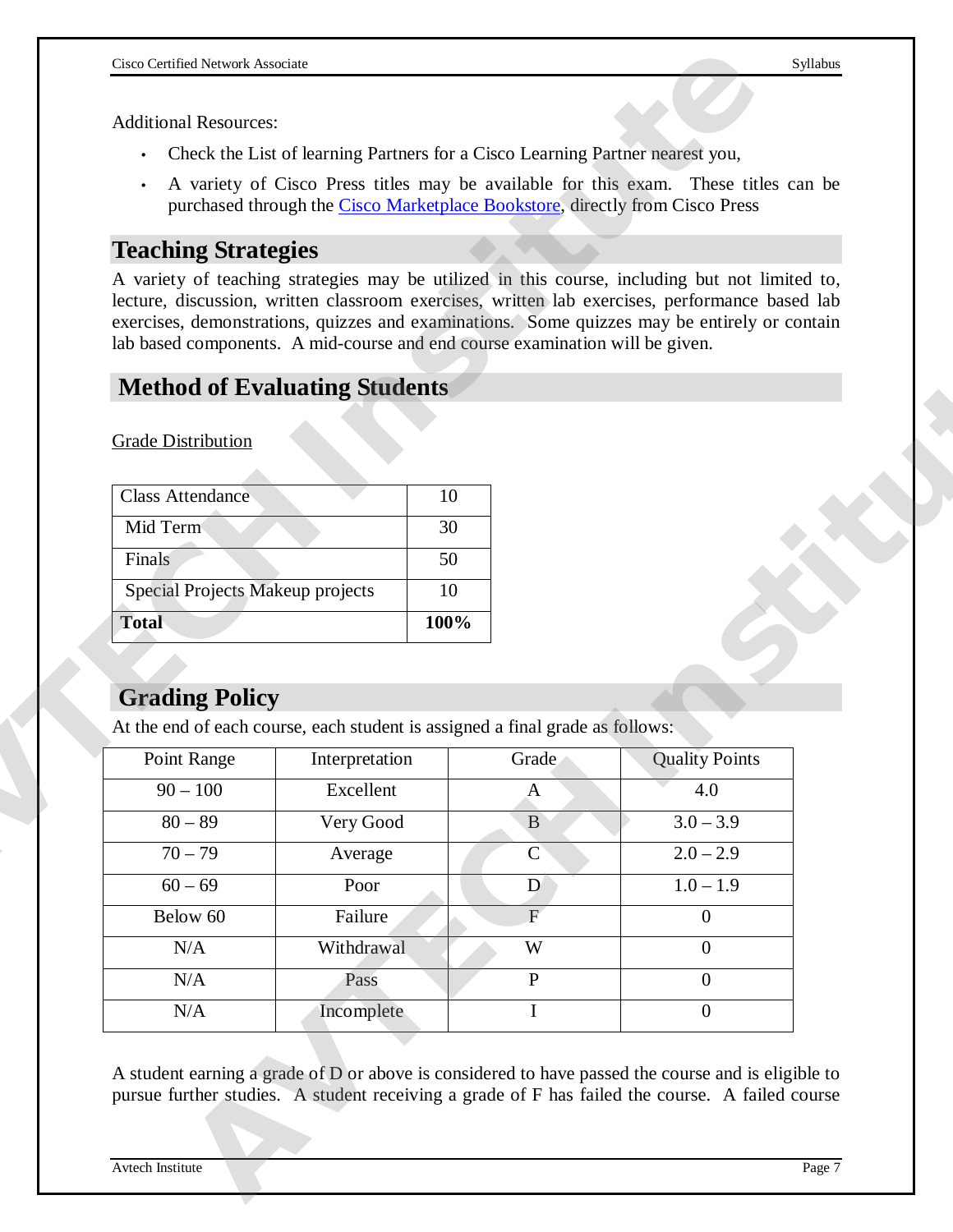must be repeated and passed to meet Avtech Institute's graduation requirements, in addition to an overall program GPA of 2.0.

# **Requirements for Successful Completion of the Course**

At a minimum, students must achieve the following:

- A passing grade of **D** or above
- Completion of all required examinations
- Submission of all required lab exercises and projects and;
- Adherence to the school attendance policy.

# **Equipment Needed**

Industry standard desktop computer for lab exercises.

Equipment Breakdown Lab room

Videos and Projector

# **Library Assignments**

To be determined by the instructor.

# **Portfolio Assignment**

Student program outcome portfolios are required to demonstrate student competencies. In conjunction with your course structure, please select a project/paper that best demonstrates what you have learned in this course and add it to your program portfolio.

# **Course Policies**

#### **Disruptive Behavior**

Disruptive behavior is an activity that interferes with learning and teaching. Inappropriate talking during class, surfing inappropriate website, tardiness, cheating, alcohol or drug use, use of cell phone, playing lout music during class, etc. all disrupt the learning process. **AND THE SET CONSIDERATION** IS a metallical strainer of the Course of the content of the Course<br>
AT overall program GPA of 2.0.<br> **ACQUITEMENT SET CONSIDE COMPLETION OF the COURSE**<br>
AT a minimum, students must achieve the f

#### **Copyright Infringement**

Specific exemptions to copyright infringement are made for student use in the context of learning activities. Graphic design students often download images from the Internet, or scan images from publications. As long as this work is for educational purpose, and subject to faculty permission, this is not a problem.

#### **Plagiarism**

Faculty cannot tolerate the *misrepresentation of work as the student's own*. This often involves the use by one student or another student's design, whether voluntarily or involuntarily. In the event that plagiarism is evident and documented, all students involved in the conscious decision to misrepresent work must receive an F as the grade for the project. A second occurrence may **AND THE SECTION CONSULTERATIVE CONSULTERATIVE ACCESS**<br> **AWALUSE CONSULTERATIVE ASSEMINATES**<br> **AVELOT ASSEMINATES**<br> **AND ASSEMINATES**<br> **AND ASSEMINATES**<br> **AND THE SYSTEM CONSULTERATIVE CONSULTERATIVE CONSULTERATIVE CONSU**